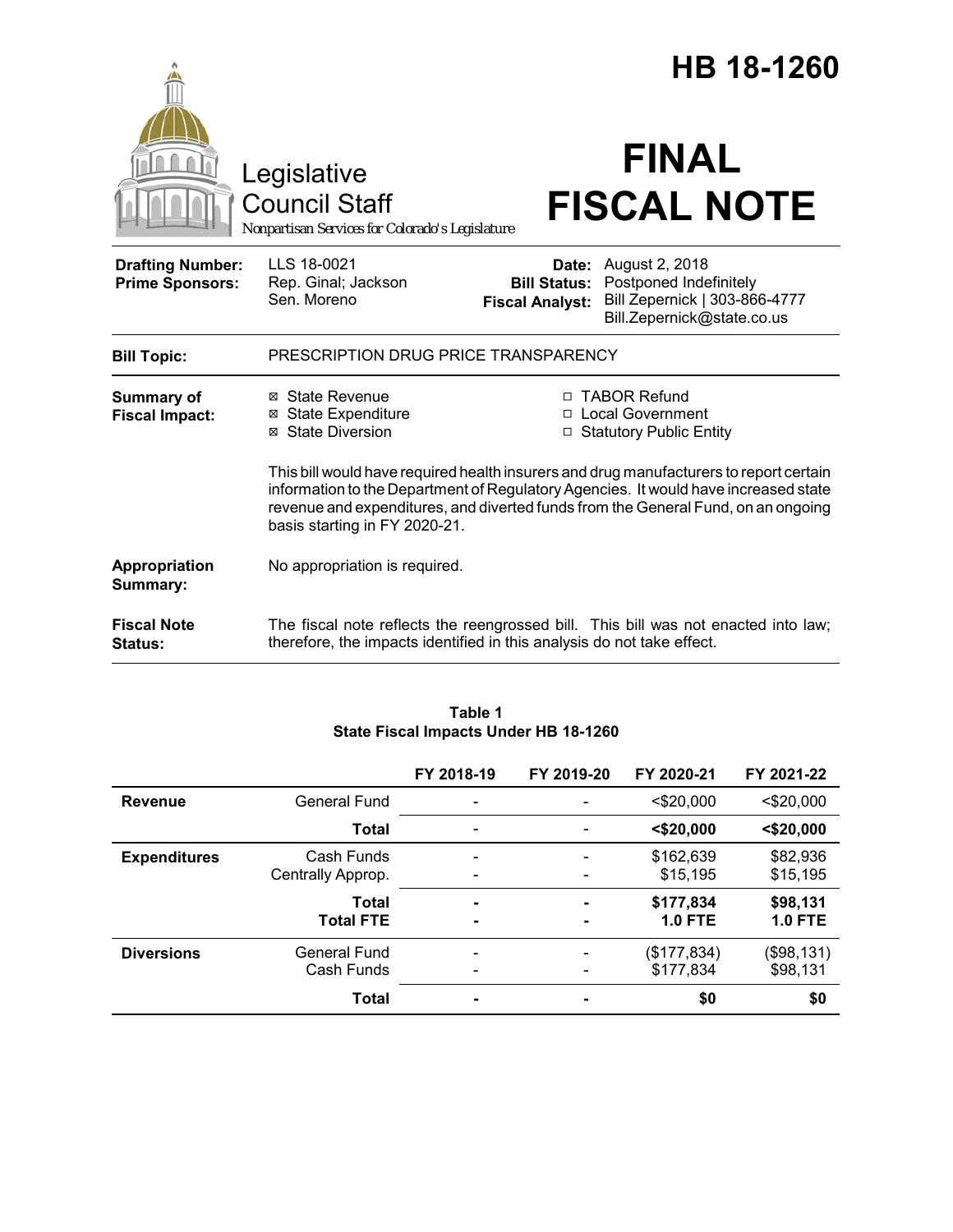August 2, 2018

## **Summary of Legislation**

This bill requires that health insurance carriers and drug manufacturers report on certain information on pharmaceutical drug prices, costs, and usage. The requirements of the bill are outlined below.

**Health insurers.** Health insurance carriers are required to report information to the Division of Insurance in the Department of Regulatory Agencies (DORA) on prescription drugs covered under their health insurance plans, including the most frequently prescribed drugs, the most costly drugs, and the drugs with the highest increase in spending over the previous year. This information must be included as part of the annual health care cost report that is submitted to DORA by June 1 of each year, starting in 2021.

**Drug manufacturers.** Under the bill, drug manufacturers are required to send notices of price increases to entities that pay for pharmaceutical drugs, including state agencies, health insurance carriers, and pharmacy benefit management firms, starting on July 1, 2020. The notice must be provided at least 90 days prior to the price increase taking effect for any price increase that exceeds 10 percent for any drug with a cost of over \$40 per course of therapy. The notice must include certain information on the justification for the price increase. In addition, the bill requires drug manufacturers to submit information quarterly to the Division of Insurance about any price increases for which notices were sent to health care payers. Drug manufacturers must also submit information to the division about any new specialty drugs introduced into the market.

**Publication of drug information.** The Division of Insurance must publish information received from drug manufacturers on its website within 30 days of its receipt, with data presented in a non-aggregated manner that allows for the identification of individual drugs. The division, or a disinterested third-party contractor, must compile the information submitted by health insurance carriers and drug manufacturers into an annual report published each December starting in 2021. Among other things, this report must analyze how pricing by drug manufacturers affects health insurance premiums. The report must also be provided to the various health-related committees of the General Assembly and presented as part of DORA's SMART Government Act presentation to the General Assembly.

**Enforcement.** The State Board of Pharmacy in DORA is authorized to take enforcement action against drug manufacturers that do not comply with the requirements of the bill. Penalties for noncompliance may include a fine of not less than \$1,000 per day that a drug manufacturer fails to comply with the notice or reporting requirements.

### **State Revenue**

The bill increases state revenue by less than \$20,000 per year starting in FY 2020-21 from fines on drug manufacturers. It is assumed any fine revenue is deposited into the General Fund. Given that the State Board of Pharmacy in DORA has discretion on whether or not to impose a fine and the level of compliance by drug manufactures is not known, an exact revenue estimate cannot be provided. However, assuming a high level of compliance by drug manufacturers, it is estimated that fine revenue generated will be less that \$20,000 per year.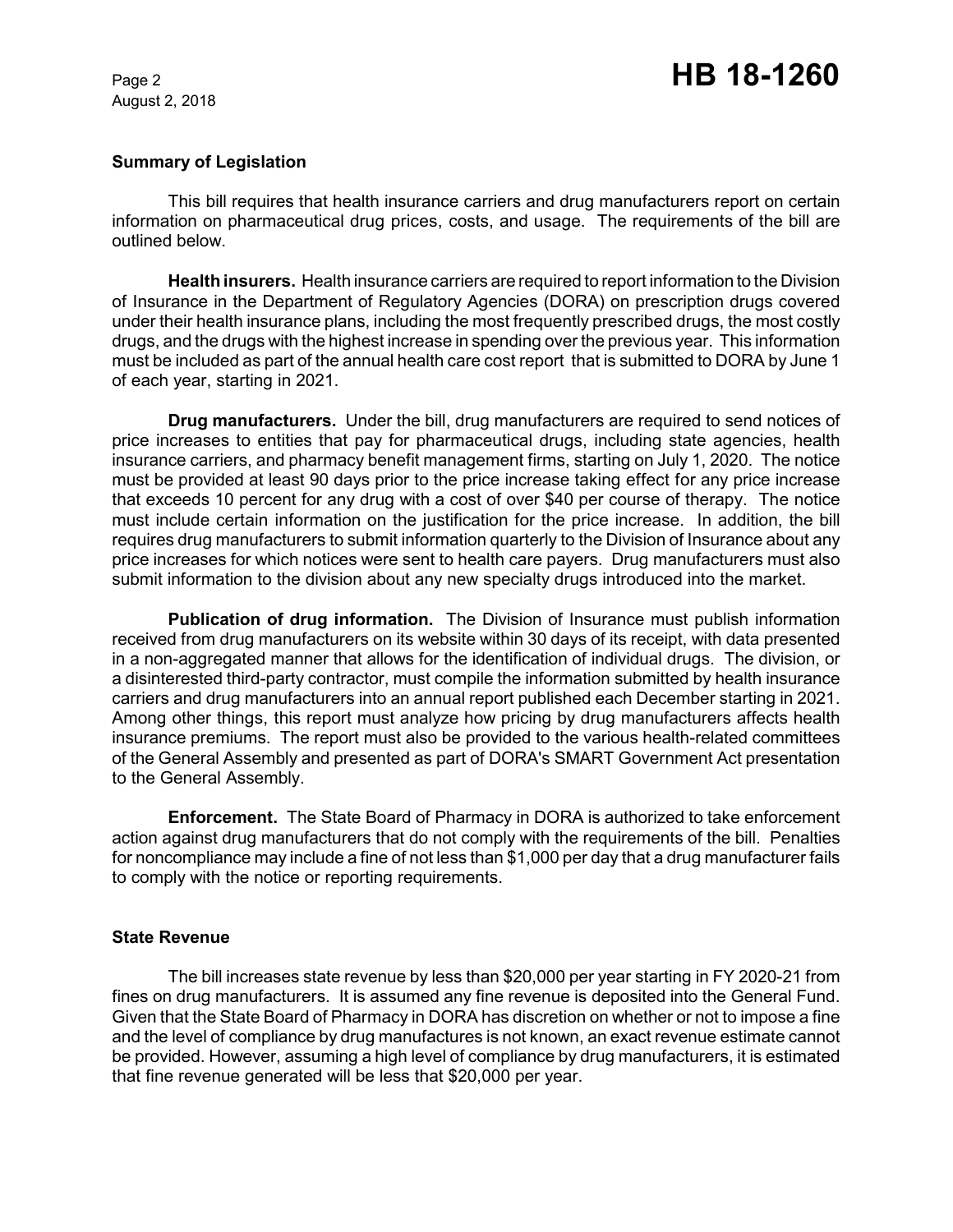August 2, 2018

# **TABOR Refund**

The bill increases state revenue subject to TABOR by less than \$20,000 per year starting in FY 2020-21. While these fiscal years are outside of the current revenue forecast period, should refunds be required in FY 2020-21 or future years when the state next collects a TABOR surplus, the TABOR refund will be increased.

### **State Diversions**

This bill diverts \$177,834 from the General Fund in FY 2020-21 and \$98,131 in FY 2021-21. This revenue diversion occurs because the bill increases costs in the Division of Insurance in DORA, which is funded with premium tax revenue that would otherwise be credited to the General Fund.

## **State Expenditures**

This bill is estimated to increase costs in DORA by \$177,834 and 1.0 FTE in FY 2020-21 and \$98,131 and 1.0 FTE in FY 2021-22. These costs, which are paid from the Division of Insurance Cash Fund, are shown in Table 2 and discussed below.

|                               | FY 2018-19               | FY 2019-20 | FY 2020-21 | FY 2021-22     |
|-------------------------------|--------------------------|------------|------------|----------------|
| Dept. of Regulatory Agencies  |                          |            |            |                |
| <b>Personal Services</b>      | -                        |            | \$78,986   | \$78,986       |
| Operating / Capital Expenses  | $\overline{\phantom{a}}$ |            | \$5,653    | \$950          |
| Data system                   | -                        |            | \$78,000   | \$3,000        |
| Centrally Appropriated Costs* | -                        |            | \$15,195   | \$15,195       |
| FTE - Personal Services       | -                        |            | 1.0 FTE    | $1.0$ FTE      |
| <b>Total Cost</b>             | $\blacksquare$           |            | \$177,834  | \$98,131       |
| <b>Total FTE</b>              | ٠                        |            | $1.0$ FTE  | <b>1.0 FTE</b> |

**Table 2 Expenditures Under HB 18-1260**

 *\* Centrally appropriated costs are not included in the bill's appropriation.*

**Staffing expenses.** DORA will require 1.0 FTE in the Division of Insurance for a rate/financial analyst to coordinate and monitor data submissions, conduct analyses, post information on DORA's website, and refer any noncompliance to the State Board of Pharmacy for enforcement action. Personal services, operating, and capital outlay expenses for this staff are shown in Table 2 above.

**Data system.** It is assumed that DORA will require an online data submission system that will allow drug manufacturers to submit the required data, and for DORA analysts to extract data and perform the required analyses. The cost of this system is estimated at \$78,000 in FY 2020-21, with \$3,000 per year in FY 2021-22 and future years for ongoing maintenance. This work will be conducted by the Office of Information Technology using reappropriated funds.